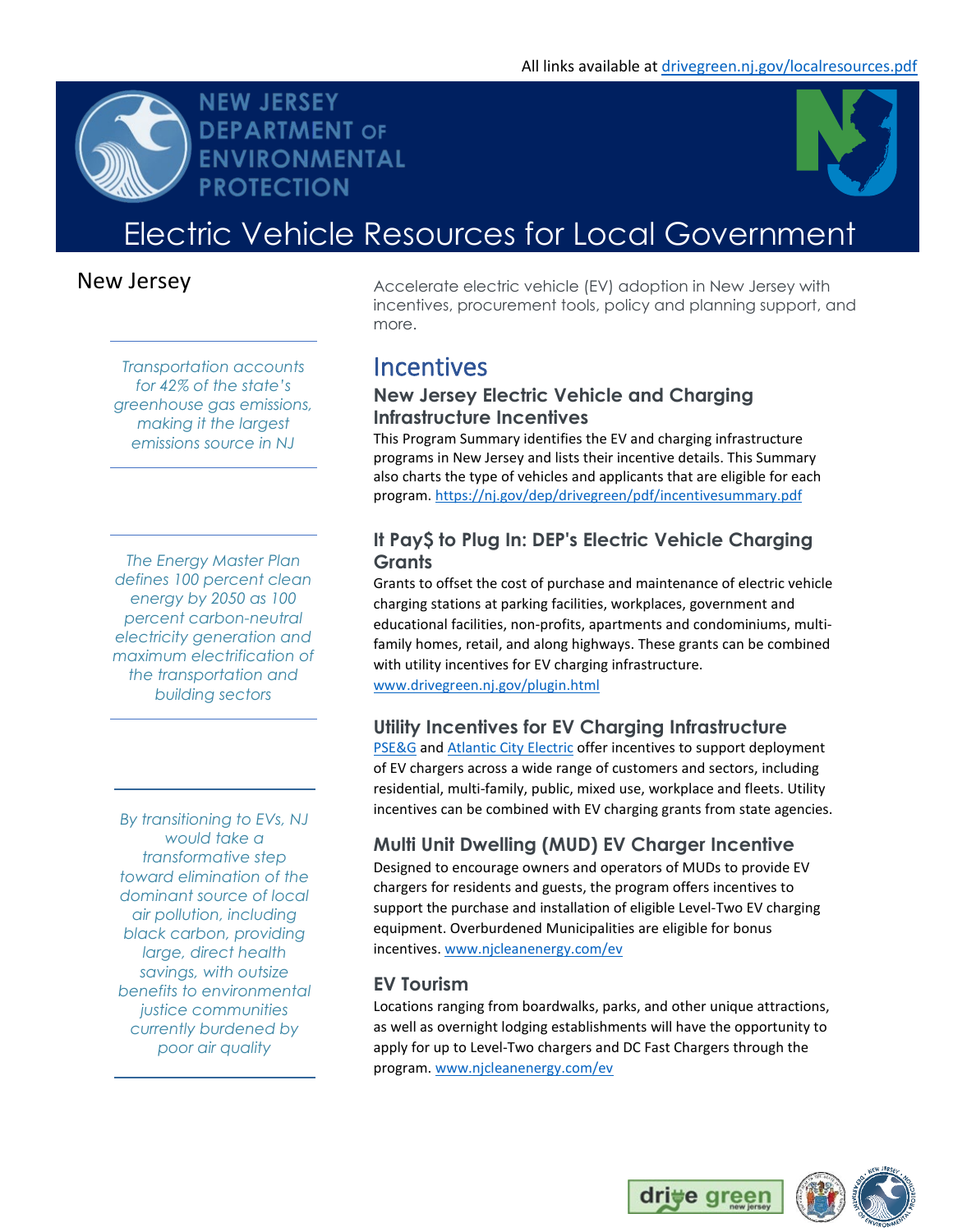## Additional Resources

DRIVE GREEN NEW JERSEY [www.drivegreen.nj.gov](http://www.drivegreen.nj.gov/)

DRIVE CHANGE. DRIVE ELECTRIC. [www.driveelectricus.com](http://www.driveelectricus.com/)

PLUG IN AMERICA [www.pluginamerica.org](http://www.pluginamerica.org/) 

PLUGSTAR [www.plugstar.com](http://www.plugstar.com/)

CHARGING STATION LOCATOR [www.afdc.energy.gov/stations/#](http://www.afdc.energy.gov/stations/#/find/nearest?fuel=ELEC) [/find/nearest?fuel=ELEC](http://www.afdc.energy.gov/stations/#/find/nearest?fuel=ELEC)

VELOZ [www.veloz.org](http://www.veloz.org/)

ALTERNATIVE FUELS DATA CENTER [www.afdc.energy.gov](http://www.afdc.energy.gov/)

SUSTAINABLE JERSEY [www.sustainablejersey.com](http://www.sustainablejersey.com/)

# Follow us on Social Media!



JOIN OUR EMAIL LIST FOR UPDATES [https://public.govdelivery.com/a](https://public.govdelivery.com/accounts/NJDEP/subscriber/new?topic_id=NJDEP_195) [ccounts/NJDEP/subscriber/new?t](https://public.govdelivery.com/accounts/NJDEP/subscriber/new?topic_id=NJDEP_195) [opic\\_id=NJDEP\\_195](https://public.govdelivery.com/accounts/NJDEP/subscriber/new?topic_id=NJDEP_195)

### **Heavy Duty Vehicle Electrification Grants**

Grants to replace old diesel trucks, buses, port equipment, and trains with electric power and to offset the cost of associated charging infrastructure. [Join our email list for future funding announcements.](https://public.govdelivery.com/accounts/NJDEP/subscriber/new?topic_id=NJDEP_195)

## **Clean Fleet Electric Vehicle Incentive Program**

Grants toward the purchase of battery electric vehicles and Level-Two charging stations for local government entities. Eligible entities include municipalities, municipal commissions, municipal utility authorities, counties, county authorities, schools and community colleges. [www.njcleanenergy.com/ev](http://www.njcleanenergy.com/ev)

## **New Jersey Zero Emission Incentive Program**

Vouchers to support businesses and institutions purchasing new, mediumduty zero-emission vehicles that will operate in the greater Newark, greater Camden, greater New Brunswick areas, and greater Shore areas. [www.njeda.com/njzip/](https://www.njeda.com/njzip/)

### **eMobility Grants**

Grants for electric shared mobility project such as electric car sharing and ride hailing. Projects that benefit low- or moderate-income communities that are disproportionately impacted by air pollution will be prioritized. [Join our email list for future funding announcements.](https://public.govdelivery.com/accounts/NJDEP/subscriber/new?topic_id=NJDEP_195)

# Procurement

### **Electric Vehicles on NJ State Purchasing Contracts**

Public purchasing entities (municipalities, counties, school districts, etc.) can purchase EVs through New Jersey State Cooperative Purchasing Contracts. For information including make and model, vehicle type (SUV, sedan, minivan, etc.), battery range, price, contract/blanket number, and vendor, see [www.drivegreen.nj.gov/evs-on-state-purchasing-contract.html](http://www.drivegreen.nj.gov/evs-on-state-purchasing-contract.html)

## **Climate Mayors Electric Vehicle Purchasing Collaborative**

Purchase or lease electric vehicles and charging stations using competitively bid contracts. Open all U.S. cities, counties, state governments and public universities. The Collaborative also provides training, best practices, educational resources, and analysis support, creating a one-stop shop to support EV transitions for public fleets[. www.DriveEVfleets.org](http://www.driveevfleets.org/)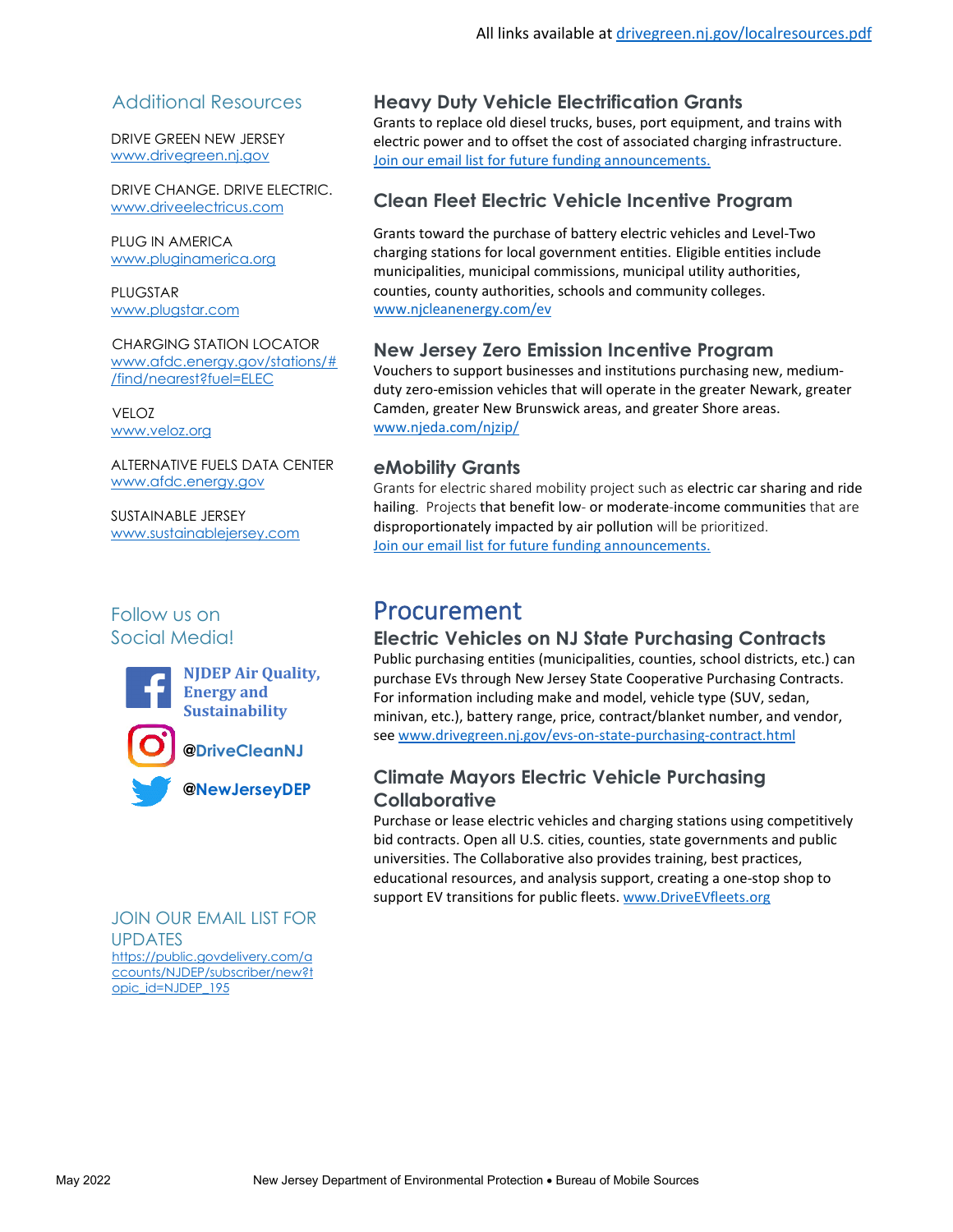# Policy and Planning

#### **DCA Model Statewide Municipal EV Ordinance**

P.L. 2021, c. 171, requires Electric Vehicle Supply/Service Equipment (EVSE) and Make-Ready parking spaces be designated as a permitted accessory use in all zoning or use districts, and establishes associated installation and parking requirements related to EV charging in all NJ municipalities. The law required DCA to publish a model ordinance that can be easily used by every municipality with no or minimal amendments by the municipality. The model statewide ordinance is mandatory and became effective in all municipalities in September 2021.

[www.nj.gov/dca/dlps/home/modelEVordinance.shtml](http://www.nj.gov/dca/dlps/home/modelEVordinance.shtml)

# **Charge Up Your Town: Best Management Practices to Ensure Your Town is EV Ready**

Published March 2022, the Best Management Practices is intended to help municipal staff and their communities understand the context for the statewide municipal EV ordinance, and the considerations relevant to municipalities as they take steps to support the state goals of increasing access to electric vehicle charging infrastructure.

[Best Management Practices to Ensure Your Town is EV Ready](https://www.nj.gov/dep/drivegreen/pdf/chargeupyourtown.pdf)

### **Alternative Fuel Vehicle Readiness: A Guidebook for Municipalities**

Describes the variety of alternative fuel vehicle (AFV) options for both consumers and fleet operators, highlights what it takes to become AFV ready and offers recommended actions and further resources. Developed by North Jersey Transportation Planning Authority to help communities that are interested in developing local readiness plans.

[www.drivegreen.nj.gov/AlternativeFuelVehicle.pdf](http://www.drivegreen.nj.gov/AlternativeFuelVehicle.pdf)

#### **Electric Vehicle Resource Kit for Municipalities**

Delaware Valley Regional Planning Commission (DVRPC) has designed a Municipal Implementation Toolbox to serve as a guide for municipalities. The Toolbox contains resources, case studies, and model/sample ordinances for more than 60 tools municipalities can use to implement the 5 Core Principles of their Long-Range Plan.

[www.dvrpc.org/energyclimate/alternativefuelvehicles/evmuniresource](http://www.dvrpc.org/energyclimate/alternativefuelvehicles/evmuniresource)

### **Electrifying Transportation in Municipalities**

This EV policy toolkit from the Electrification Coalition identifies the most effective policy levers that cities, towns and counties can use to expand charging infrastructure, transition fleets to electric vehicles and support EV adoption by consumers. [www.electrificationcoalition.org/wp](http://www.electrificationcoalition.org/wp-content/uploads/2021/08/Electrifying-Transportation-in-Municipalities.pdf)[content/uploads/2021/08/Electrifying-Transportation-in-](http://www.electrificationcoalition.org/wp-content/uploads/2021/08/Electrifying-Transportation-in-Municipalities.pdf)[Municipalities.pdf](http://www.electrificationcoalition.org/wp-content/uploads/2021/08/Electrifying-Transportation-in-Municipalities.pdf)

### **New Jersey Energy Master Plan**

2019 Energy Master Plan will guide the State to achieve its goals of electrifying the transportation sector and achieving 100% carbon-neutral electricity generation by 2050. [www.nj.gov/emp](https://www.nj.gov/emp/)